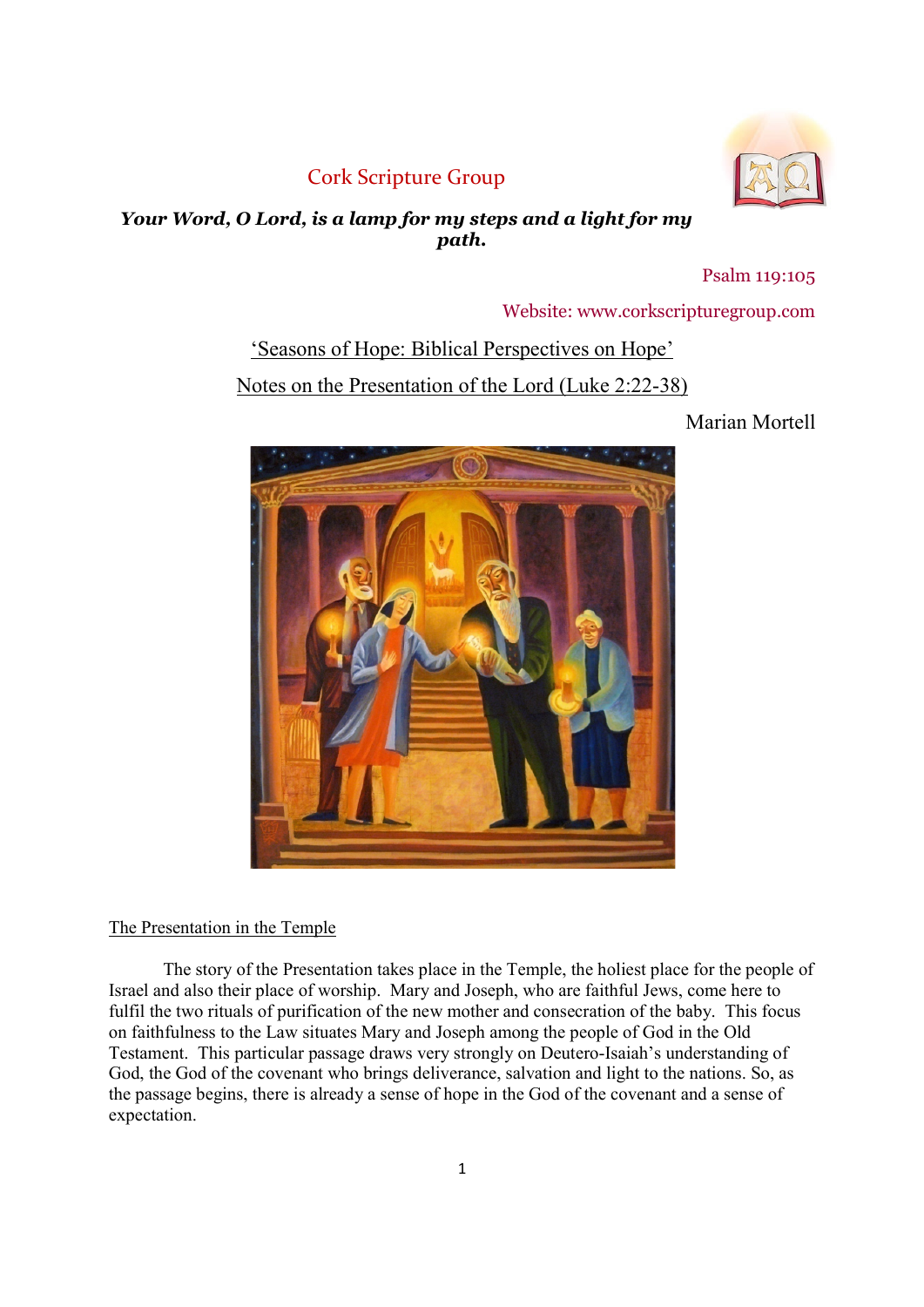Even though Luke confuses the actual ceremonies of the purification of the mother and the consecration/redemption of the first born male, he has a definite purpose in mind. He wants to show that Mary and Joseph bring Jesus to the Temple to present him to the Lord. This is a reminder of the story of Hannah who brings Samuel to the sanctuary and gives him over to serve the Lord for as long as he lives (1 Sam 1:28). When the angel Gabriel spoke to Mary, he told her that the child would be holy (1:35) and now here, when he is presented to the Lord, "he is designated as holy to the Lord" (2:23).

#### Introducing Simeon

The scene changes now and we are introduced to Simeon. Almost every word that is used about him carries layers of meaning.

- He is described as devout and, like Elizabeth and Zechariah, is upright/righteous and therefore typical of the faithful people of the Old Testament.
- He is waiting for, or looking forward to, the consolation of Israel. This 'looking forward' signifies hope and is used of the people to whom Anna speaks and also of Joseph of Arimathea, who is described as looking forward to the coming of the kingdom of God as he organises the burial of Jesus' body.
- Simeon is looking forward to the consolation of Israel. This is a reminder of Deutero-Isaiah, who says "console my people, console them," (Is 40:1) and then promises that the Lord will always be with his people (Is 43:5). Isaiah sees this consolation as God's intervention in human affairs but Simeon now concentrates it on the coming of the Messiah in the form of Jesus. With his arrival, Simeon is looking forward to an era of peace under the dominion of God.
- Finally, we are told that the Spirit rests on Simeon, signalling that he is a prophet. This role is emphasised even more when the Holy Spirit reveals to him that he will see the Lord's Messiah and guides him to the Temple.

### Simeon's Prayer

As Simeon receives the child Jesus into his arms from his parents, he realises that he is meeting the Messiah, the saviour, the one who is the consolation of Israel. His hope has been fulfilled.

Simeon's prayer is primarily a prayer of praise. He can now be dismissed in peace. Since the terms 'master' and 'slave' are used, it can mean that he has completed his service for his master, the Lord Yahweh, by recognising the Messiah and he can go peacefully to his death now that he has seen him. He has seen Jesus, the saviour sent by the Lord. His encounter with Jesus is an encounter with the salvation of God and is a reminder of Is 45:5: "Then the glory of the LORD shall be revealed, and all people shall see it together, for the mouth of the LORD has spoken."

Luke's theology of salvation is different to that of the other synoptic gospel writers. He tells us that salvation is here now and has arrived with the birth of Jesus. So in Luke we are told by the angels that a saviour is born this day  $(2.11)$ . He also says that 'the kingdom of God has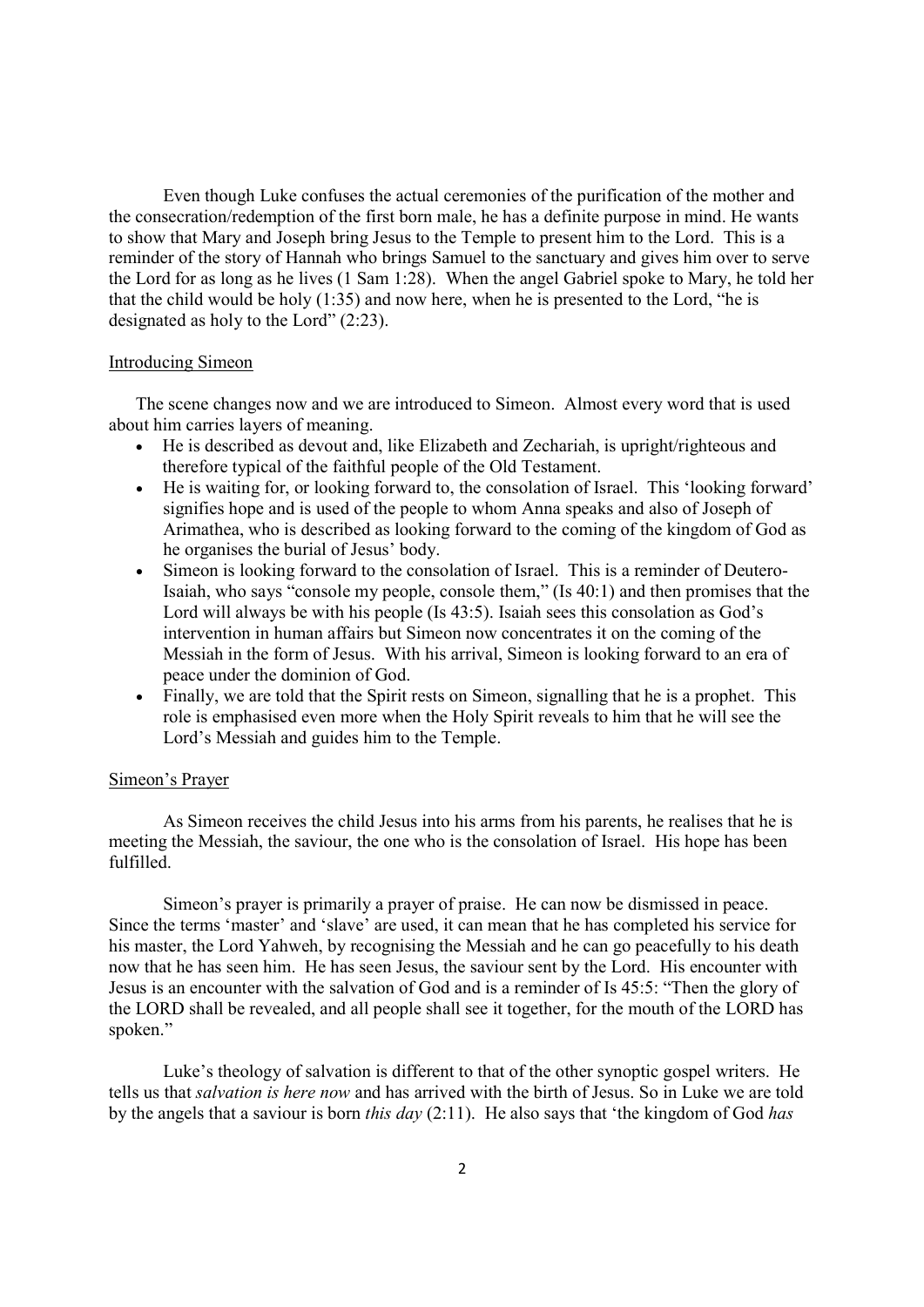come to you' (11:20) and 'the kingdom of God is among you' (17:21). As Simeon holds the child and prays over him, he announces that he has seen God's salvation incarnate in the child in his arms. Salvation has arrived with the birth of Jesus.

God as a light who transforms, has already been used as a metaphor in Zechariah's prayer when he announces that God will "give light to those who sit in darkness and in the shadow of death, to guide our feet into the way of peace" (1:79). Now however, Simeon expands this light to take in both the people of Israel and the Gentiles. He draws heavily again on Deutero-Isaiah who talks of light going from Jerusalem out to the ends of the earth (Isa 42:6; 49:6; 52:10) and also of the servant of the Lord bringing that light ("I will give you as a light to the nations, that my salvation may reach to the end of the earth" Isa 49:6).

There is an important difference, however, between Deutero-Isaiah and Simeon as, in Deutero-Isaiah, the light begins in Jerusalem with the Chosen People and is spread from them to the ends of the earth. In Simeon's prayer he states that it is being offered equally to the people of Israel and Gentiles. This is Luke stressing that Jesus, the saviour, has come to all people and not just the people of Israel. He, therefore, declares Christianity a universal religion.

We must remember that Luke's Gospel does not have the visit of the Magi (representing people from all nations), which is found only in Matthew's Gospel. Instead, here in the Infancy Narrative, Luke explains his message of universality first when the angels bring "good news for all the people" at the birth of Jesus (2:10) and then in Simeon's prayer, when he declares that salvation has come to both Jew and Gentile.

#### A Sign of Division

Having praised God, Simeon now turns to the parents and blesses them. Readers would expect the continuation of this positive sense of hope and expectation that has been developed up to now. Instead, Simeon's oracle begins with a blessing, but then a shadow is cast over the scene.

He first says that the child is destined for the falling and rising of many in Israel. Going back to Deutero-Isaiah, on which so much of this passage is based, it is a reminder of the fall of Israel in exile and then its return thanks to the promise of Yahweh to its own land. Luke uses the concept of reversal regularly throughout his Gospel to show the transformation that is brought about by the Gospel values that Jesus proclaims. It applies in particular to social upheaval, the reversal of the powerful and the lowly. Mary's Magnificat describes the powerful who are brought down while the lowly are raised and the hungry who are fed while the rich are sent away empty (1:52-53). The beatitudes and woes bless the disadvantaged and excluded but predict woe to the insiders and rich who have already had their fill (6:20-26). This reversal of values is summed up in the parable of the Pharisee and tax collector "for all who exalt themselves will be humbled, but all who humble themselves will be exalted" (18:9-14).

However, it is not all positive as Simeon declares that Jesus' ministry will not be an easy one. He will be a sign that will be opposed and this can be seen throughout his ministry. From his earliest preaching in Galilee he is rejected, first by his own people at the synagogue in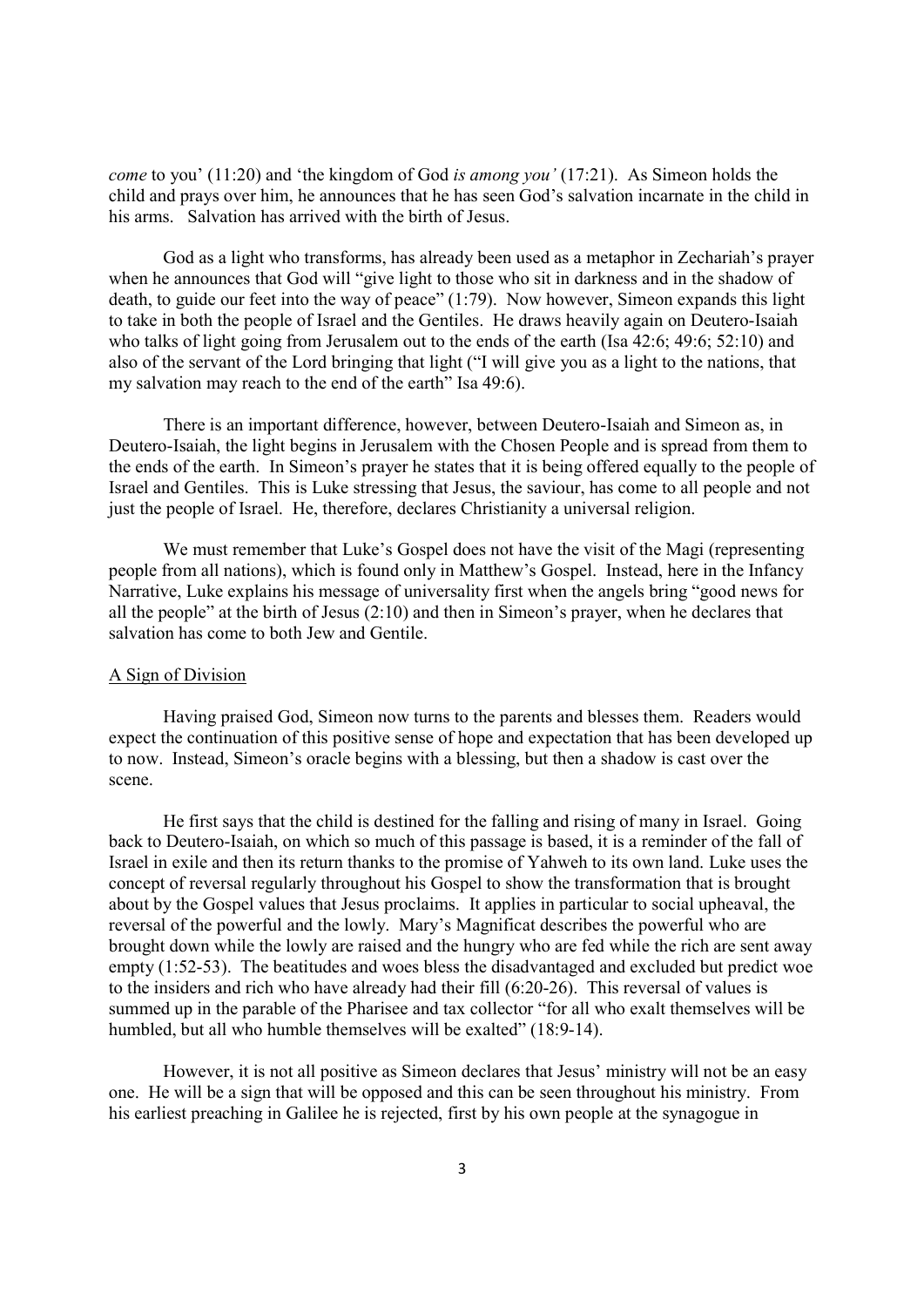Nazareth (4:16-30), and then frequently by the Pharisees (5: 17-26; 6:1-6 etc.). As he begins the journey to Jerusalem, he warns his followers that he will be a cause of division and following him will not be an easy path (12:49-53). As he continues the journey, the opposition increases and his enemies begin to plot his death (11:53, 13:31; 19:47; 22:2 etc.).

Simeon's ambiguous statement that "the thoughts of many will be revealed" is nearly always used in a negative sense in this Gospel. Examples of this negativity include the Pharisees who are horrified when Jesus forgives the sins of the paralytic (5:21-22), those who object when he cures the man with the withered hand on the Sabbath (6:8), Simon the Pharisee who thinks that Jesus is not a prophet because he associates with a woman who is known as a sinner (7: 39) and even his own followers who argue about who is the greatest (9:46-47) when he has just predicted his passion and death. So despite the wonderful news of the coming of the saviour, this passage warns of a shadow over his ministry that results eventually in his passion and death.

Simeon's final message to Mary reminds her that a sword will pierce her soul too. The word that is used here means more than spiritual soul and might be better explained as her whole earthly being, physical, emotional and spiritual. Different commentators offer the following views about its meaning.

- The word 'too' is a reminder that both she and her son will suffer.
- It is a reminder of her sorrow because of the suffering and rejection that her son will endure throughout his entire life.
- Some commentators think of it in terms of her son's death when she will suffer as she watches the crucifixion. However, there is no mention of Mary being present at the crucifixion in Luke's Gospel. It is only in John's Gospel that Mary is described as being at the foot of the cross.
- If we confine ourselves to Luke's Gospel, the last time we meet Mary is when she arrives with his family to see him, but they are unable to reach him because of the crowd. When Jesus is told about this, he doesn't go out to meet them but redefines his family in terms of those who hear the word of God and do it (8:19-21). Even though Mary is an example of someone who hears the word of God and does it, it must have been difficult for her to subordinate her close family ties to him to encompass this broader definition of family.

# Introducing Anna

The passage finishes with the introduction of Anna. In a few short sentences, we learn a lot about her. The name Anna is another form of 'Hannah,' the mother of Samuel, who presented her son to the Lord in a similar manner to the presentation of Jesus in the Temple (1 Sam 1:24- 28). Anna is the only person, other than Jesus, who is called a prophet in Luke's Gospel. Her prophetic credentials are further emphasised when she is called the daughter of Phanuel as the name means 'one who has seen the face of God.' In the Old Testament, people like Moses were called prophets because they had seen the face of God. She is of the tribe of Asher, a northern tribe where the great prophet, Elijah based his preaching. So, while we presume that Simeon is a prophet because the Holy Spirit rests on him, we are told explicitly that Anna is one.

She was married for seven years and widowed for 84. 84 is the product of seven and twelve and these two numbers are of great significance in Jewish thought: seven is a well known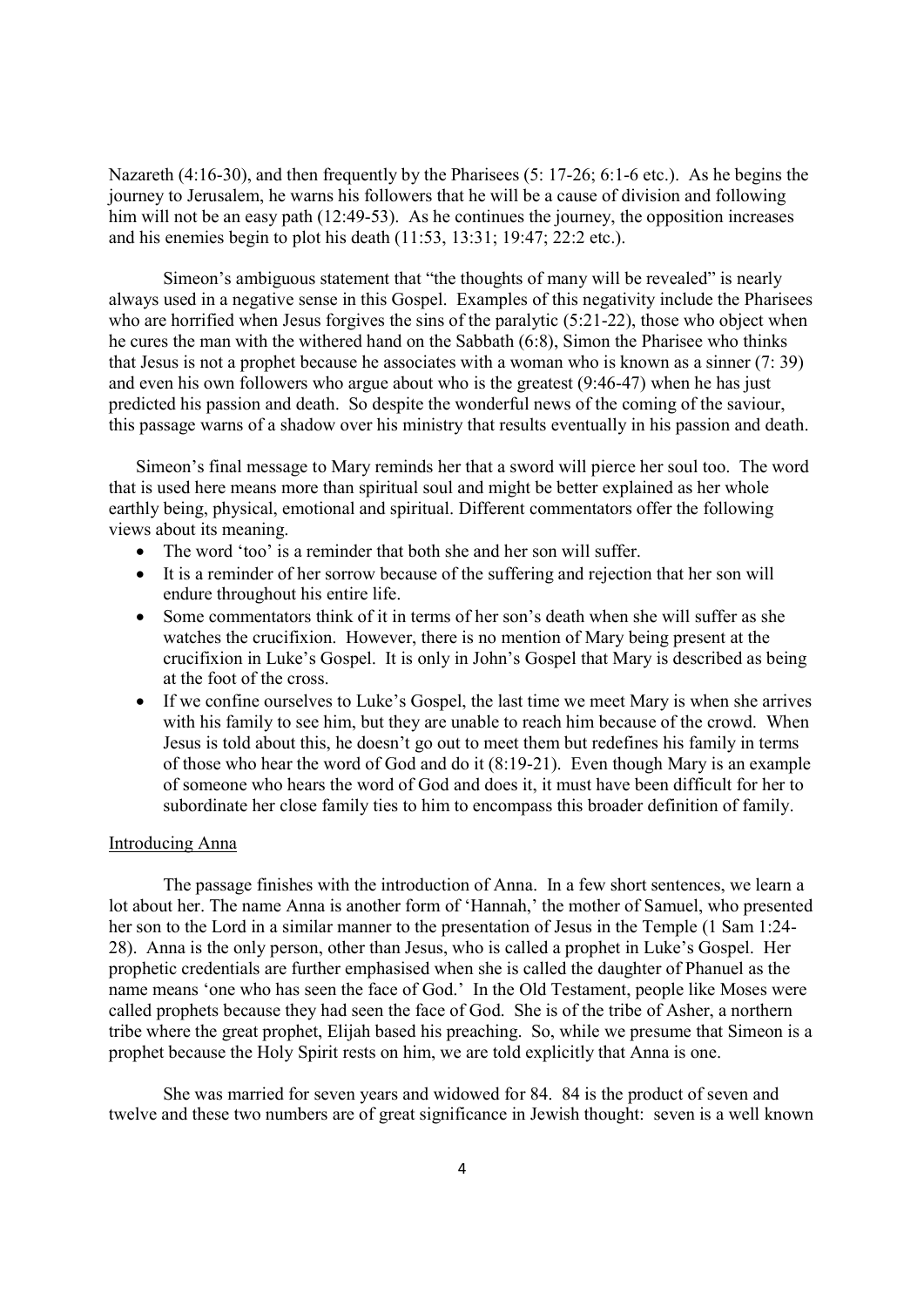expression of abundance and twelve expresses perfection. So she is presented as a figure of wisdom and integrity when she meets the family. As a widow, she is one of the anawim, the poor ones who could not rely on themselves but put their trust completely in Yahweh. It is also likely that she is materially poor as, other than their dowries which were returned to them when their husbands died, widows were not entitled to anything else and had to depend on their nearest male relative to support them. As she waits in hope for the coming of the Messiah, she spends day and night in the Temple, fasting and praying.

We do not get a detailed description of Anna's meeting with the child and we do not hear her actual words. However, we are told that her first reaction is to continuously praise God, which is similar to Simeon's reaction. While Simeon follows that by speaking directly to the parents, Anna goes further and proclaims the news about the child publicly to all who are looking for the redemption of Jerusalem.

Between the two of them, Simeon and Anna express the hope of the people waiting for the coming of the Messiah. As stated in Isaiah 52:9 (for the LORD has comforted his people, he has redeemed Jerusalem), they are waiting for the two key elements of the Messiah's coming, the consoling or comfort of Israel and its redemption. Both of them show how to respond in hope, by first praising God and then speaking about him, Simeon to the parents and Anna to all who will listen. By showing the response of both Simeon and Anna, Luke not only points out that the good news is equally relevant to both men and women, but also shows that by combining their reactions we get a fuller picture of how to respond to the Lord. It is a pity that quite often the section on Anna is excluded in Gospel readings in the liturgy as it is considered by many to be simply repetition of Simeon's message.

# A Message of Hope

This passage carries the Messianic hope of the people of Israel in the expectant waiting of Simeon and Anna. This is shown in their faithfulness to the Law, to their prayer and praise of God as well as Anna's fasting. This waiting goes from hope to fulfilment when they encounter the Messiah in the person of Jesus. Since the good news must always be shared, Anna then proclaims it to all who are waiting for the redemption of Israel.

#### All are welcome

This passage also shows that all are welcome in God's kingdom.

- There is the example of Simeon and Anna who represent both men and women.
- Mary and Joseph are poor people who can only offer two pigeons or two turtle doves as they cannot afford the offering of a lamb for the Temple sacrifice. Yet they are chosen as Jesus' parents. As a widow, Anna is another of the poor and disadvantaged and yet she is the prophet who proclaims the Lord to all.
- There are no longer any outsiders. In his prayer, Simeon declares that the Lord had come to all, Gentiles as well as the Lord's chosen people. All are welcome in the new Kingdom of God that will be proclaimed by Jesus in his ministry.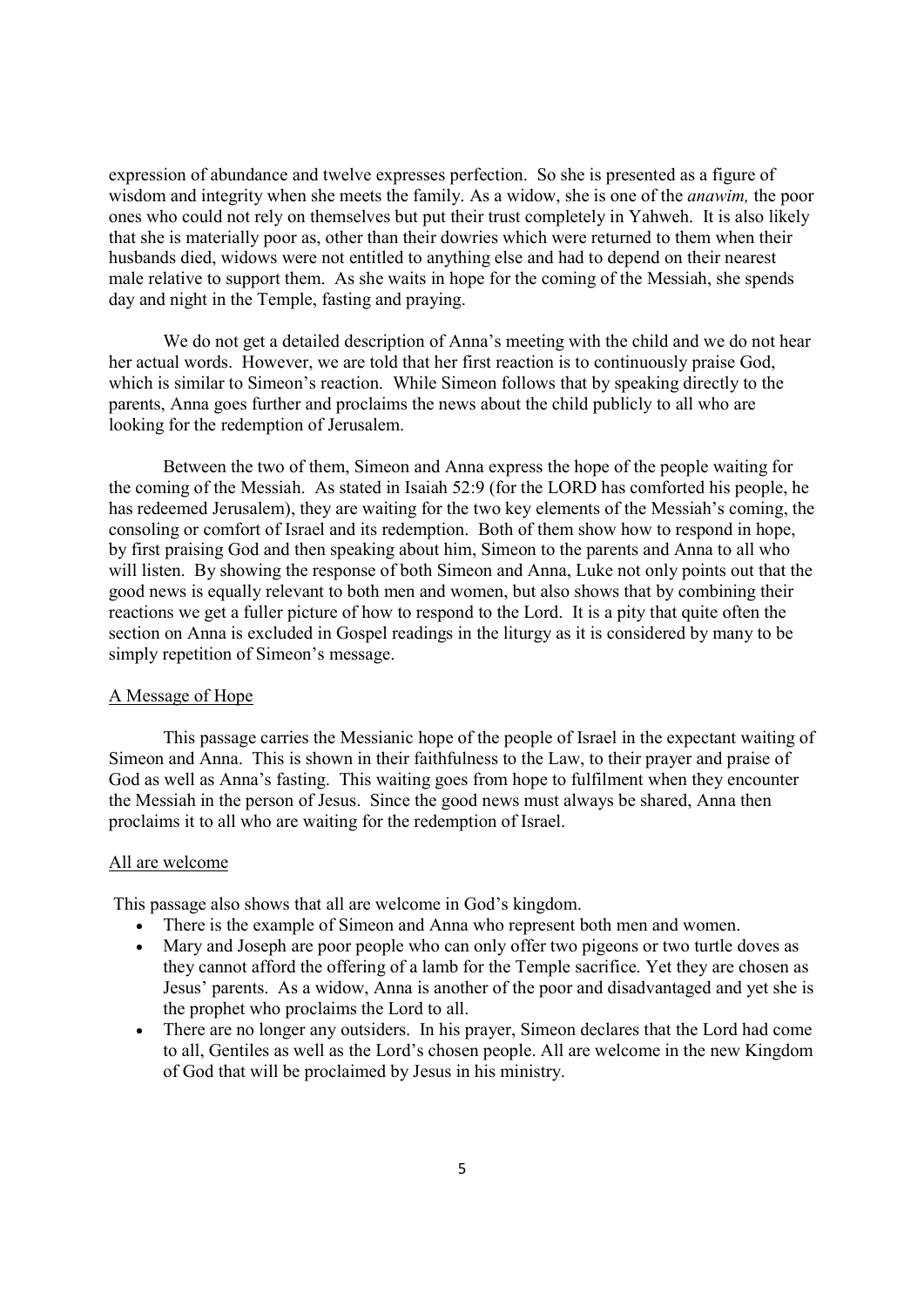• In our own society where elderly people are often not valued as they should be, it is worth noting that it is Simeon and Anna, two elderly people, who recognise Jesus and declare that the Messiah has come offering comfort and redemption.

# Waiting in Hope

The characters in this passage teach us how to look forward in hope.

We hear very little about Mary in this particular passage, but by presenting her son in the Temple, she signals the fulfilment of the expectation of those who are waiting for the coming of the saviour. The last mention we have of Mary in this Gospel is when Jesus declares that his new family of faith consists of those who hear the word of God and do it (8:21). This is Mary's consistent response to the Lord. Her story is one of listening to God's word, accepting it, pondering on its meaning and putting it into practice.

Both Simeon and Anna look forward in hope, recognise the Messiah, respond by praising God and speaking about the Messiah, Simeon to the parents and Anna to everyone who will listen.

To sum up, these three characters show the key steps in responding as a hopeful people.

- Listening to the Word of God Mary listens to the message of the Lord brought to her by the angel (1:26-37)
- Accepting it and responding Mary accepts the message (Let it be done onto me according to thy word (1:38)
- Pondering on its meaning after the visit of the shepherds  $(2:19)$ , after the finding in the Temple (2:51)
- Responding first by praising God Mary in the Magnificat (2:47-49), both Simeon and Anna after they first encounter Jesus (2:28, 38)
- Putting God's message into practice Mary in all of her actions, beginning with the visitation (1: 39), Simeon and Anna by their lives as faithful Jews
- Proclaiming the message to all Anna to all who will listen to her  $(2:38)$ .

# Bibliography

To further explore Luke's Gospel, here are some suggested commentaries:

Green, Joel B. The Gospel of Luke. NICNT. Grand Rapids: Eerdmans, 1997. Johnson, Luke T. The Gospel of Luke. SP. Collegeville, MN: Liturgical Press, 1991. Mullins, Michael. The Gospel of Luke: A commentary. Dublin: Columba Press, 2010. Tannehill, Robert C. Luke. ANTC. Nashville: Abingdon, 1996.

Books/ Articles on the Presentation:

Brown, Raymond E. The Birth of the Messiah. New ed., ABRL. London: G.Chapman, 1993. Serrano, Andres Garcia. The Presentation in the Temple: The narrative function of Lk 2:22-39 in Luke-Acts. Rome: Gregorian & Biblical Press, 2012.